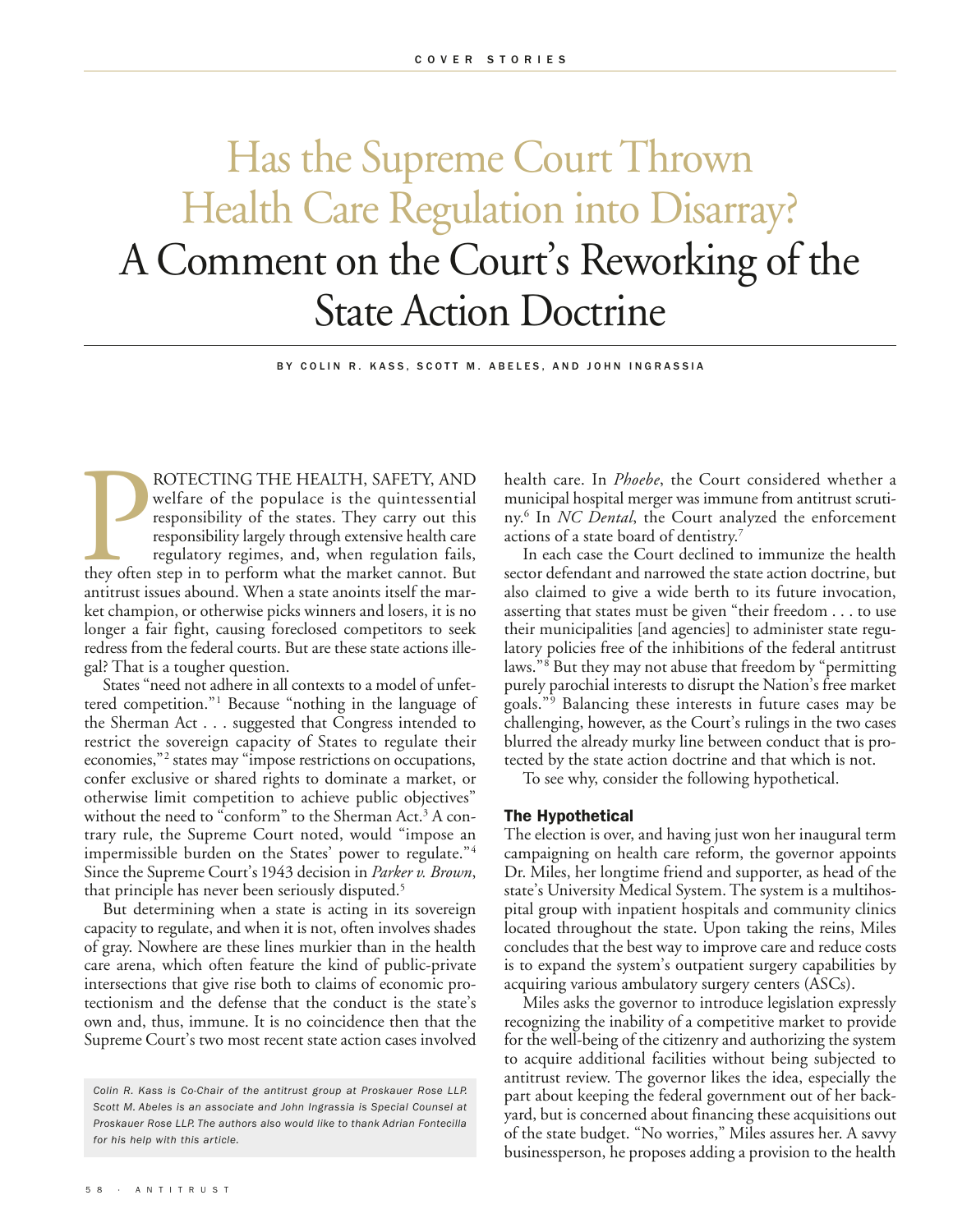code requiring ASCs *unaffiliated* with a hospital to obtain the approval of the State Board of Medicine before performing outpatient surgery in the future. "We can deny licenses to any ASC we have our sights on," Miles explains, noting that "this will force the ASC to sell out at fire-sale prices."

"Genius!" the governor exclaims. "But how do we get this through the legislature?" Miles reassuringly tells the governor, "We will hold a series of legislative hearings where handpicked community doctors can express concern about ASCs' lack of resources to handle complex surgeries. Board review will ensure that ASC patients receive the highest-quality care at state-of-the-art facilities. And for good measure, the law will empower the attorney general to review and, in her discretion, veto the board's decisions."

The enabling legislation passes, and the governor appoints Miles's brother, a non-practicing physician, to chair the State Board of Medicine. That board is staffed with a cross-section of officers from the private and public sectors, but Miles's brother is the swing vote. As ASC applications flow in, Miles's brother generally defers to board member consensus. But when the application of Maverick Associates, located across from the system's flagship hospital, is up for review, Miles's brother demands a more searching inquiry. The board determines that Maverick lacks adequate facilities and, therefore, must affiliate with a hospital or cease operations. The attorney general denies Maverick's petition to overturn the board's conclusion.

Seeing no other choice, Maverick sells out to the system, creating a local monopoly in surgery services. As the ink dries on the asset purchase agreement, Maverick sues the system, the state, the board, and the governor under Section 1 of the Sherman Act, and the FTC files its own complaint seeking an injunction to prevent the pending sale. The defendants file a motion to dismiss, claiming that the antitrust laws do not preempt the newly enacted licensing regime or the State University's acquisition of Maverick Associates.

## *Phoebe* **Weakens the Right of Substate Governmental Entities to Create a "Public Health Care Option"**

The key question in determining whether state actors, or private actors engaged in conduct under color of state law, are subject to federal antitrust claims, is whether their actions are "undertaken pursuant to a regulatory scheme that *is the State's own*."10 In the hypothetical, the State University System acquired a competing ASC and the State Board of Medicine denied Maverick's ASC license. There were no "private" actors to speak of.

Before *Phoebe*, this fact alone might have obviated any potential antitrust claims. In *Fisher*, the City of Berkeley passed a rent control ordinance that eliminated price competition among private landlords.<sup>11</sup> Rejecting the notion that the Sherman Act preempts the ordinance because the city was not sovereign, the Supreme Court held that the Sherman Act does not reach the *unilateral* activity of *any* substate governmental entity. As Justice Rehnquist explained,

Recognizing that the function of government may often be to tamper with free markets, correcting their failures and aiding their victims, this Court [has held] that a state statute is not preempted by the federal antitrust laws simply because the state scheme may have an anticompetitive effect. . . . [A] state statute should be struck down on preemption grounds only if it mandates or authorizes conduct that necessarily constitutes a violation of the antitrust laws in all cases, or if it places irresistible pressure on a private party to violate the antitrust laws in order to comply with the statute. . . .

[This] rule . . . does not distinguish between [state statutes and municipal ordinances]. Only where legislation is found to conflict "irreconcilably" with the antitrust laws . . . does the level of government responsible for its enactment become important, [since legislation] that would otherwise be preempted . . . may nonetheless survive if it is found to be state action immune . . . under *Parker*. 12

Because the Berkeley rent control ordinance involved only unilateral conduct of the City, the Court ruled that the ordinance was not preempted by the Sherman Act, and that resort to the state action doctrine was unnecessary.<sup>13</sup> That is, the ordinance did not need to be "saved" under the state action doctrine by a "clearly articulated state policy" or "active supervision" of the City.<sup>14</sup>

In his dissent, Justice Brennan lamented the Court's expansive holding that "a municipality's authority [cannot] be constrained by the Sherman Act," because it would immunize "a broad range of local government anticompetitive activities from the reach of the antitrust laws."15 While Justice Brennan lost the vote in *Fisher*, the Supreme Court in *Phoebe* embraced his view without mentioning *Fisher*. The Georgia law at issue in *Phoebe* allowed municipal "hospital authorities" to own, operate, and acquire health care facilities. The FTC sued when the county hospital authority that owned one local hospital (Phoebe Putney Memorial) tried to buy the only competing hospital in the area.

The Court conceded that municipal hospital authorities were "akin to a political subdivision" and not private actors.<sup>16</sup> But the Court stated that "immunity will only attach to the activities of local governments if they are undertaken pursuant to a 'clearly articulated and affirmatively expressed' state policy to displace competition."17 The mere authorization to acquire health care facilities, the Court held, does not "foreseeably entail permission to roughhouse in that market unlawfully."<sup>18</sup> Nor does the grant of "unique powers and responsibilities to fulfill the State's objective of providing all residents with access to adequate and affordable health care" suffice, since the desire to create a public option "does not logically suggest that the State intended . . . hospital authorities pursue that end through mergers that create monopolies."<sup>19</sup>

The inconsistency between *Fisher* and *Phoebe* is clear. In *Fisher*, the Court never reached the state action doctrine and its "clear articulation" test because the municipality engaged only in unilateral actions and, therefore, its conduct was not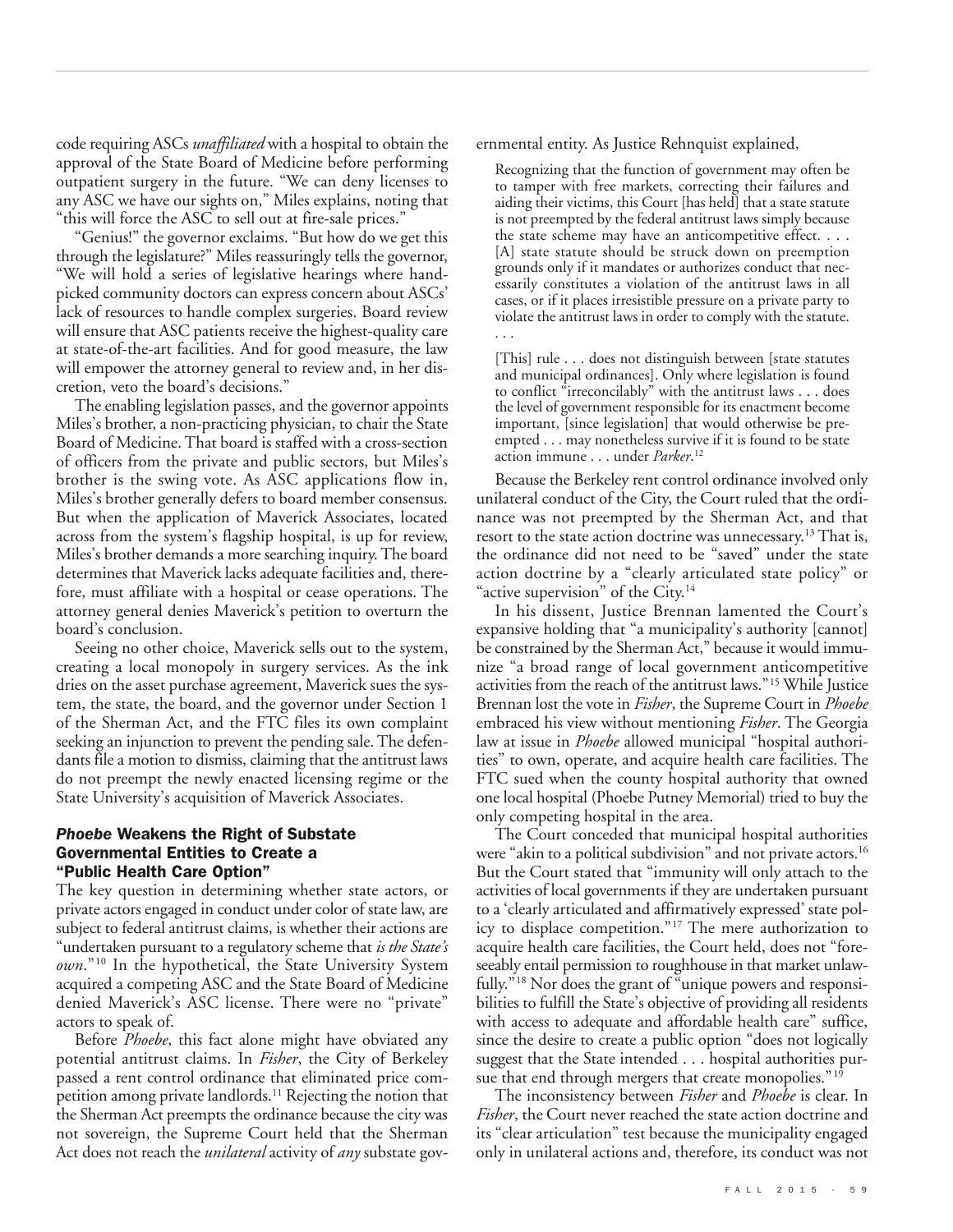"irreconcilable" with federal antitrust laws. In *Phoebe*, the municipality's conduct was just as unilateral, but it was struck down because the municipality lacked specific state authorization to act anticompetitively.

There appear to be only three ways to explain this inconsistency.

First, *Phoebe* may have overruled *Fisher sub silentio*. If so, the Court would be returning to the liberal side of a long-running philosophical debate over "states' rights" concerning the treatment of municipalities, state agencies, and other state actors. Under the view championed by Justice Rehnquist, the relevant question is "not whether state and local governments are *exempt* from the Sherman Act, but whether statutes, ordinances, and regulations enacted as an act of government are *preempted*."20 Under this view, anticompetitive regulations fall into two camps: those that mandate or authorize per se illegal conduct *by private parties*, and those that do not. The latter are beyond challenge, while the former require a clearly articulated state policy to pass muster. Under Justice Brennan's competing view, substate governmental entities are persons subject to the Sherman Act, and therefore *all* protectionist regulations or exclusionary activities can be challenged unless clearly authorized by the state. In *Phoebe*, the Court expressly aligned itself with Justice Brennan, explaining that his decision in *Boulder* espousing this view over Justice Rehnquist's dissent "controls this case."<sup>21</sup>

Second, *Fisher* may be distinguished from *Phoebe* based on the nature of the underlying claim. In *Fisher*, the plaintiff sued under Section 1 of Sherman Act; in *Phoebe*, the FTC sued under Section 7 of the Clayton Act. Why would this matter? Since the rent control regulation in Fisher did not authorize or compel price fixing by landlords, there was no agreement that facially violated Section 1 of the Sherman Act. In contrast, the county's anticompetitive acquisition in *Phoebe* arguably violated Section 7 on its face. Thus, under either the Rehnquist or Brennan view, resort to the state action doctrine would be necessary in *Phoebe*. But while this may technically reconcile *Fisher* and *Phoebe*, it would seem to be a narrow basis on which to distinguish them, and one that is unlikely to satisfy either those who believe that local regulation should be free from federal interference or those who believe substate governmental entities should be treated just as private parties.

Third, the Court may have implicitly distinguished between governmental entities acting as regulators and those acting as market participants. In *Fisher*, the city exercised its zoning authority—a quintessential government activity while the hospital authority in *Phoebe* directly competed with private entities in the health care market. From a policy perspective, the Court may have wanted to give more deference to the former than the latter.<sup>22</sup>

Moreover, a market participant exception also would reconcile *Phoebe* with the Court's post-*Fisher*, pre-*Phoebe* decision in *Omni*. 23There, a city enacted a moratorium on newly erected billboards, conferring a monopoly on the incumbent billboard purveyor. As in *Phoebe*, the state's enabling statute

authorized the city to enact such zoning rules, but did not expressly confer the power to do so anticompetitively. Unlike in *Phoebe*, however, the conduct was immune because the mere authorization to act satisfied the clear articulation test. A different result surely would obtain by applying the rule in *Phoebe*, i.e., whether the enabling statute "logically suggest[s] that the State intended" that the conferred authority be exercised anticompetitively. The market participant exception reconciles this conflict once it is recognized—as the majority did in *Omni*—that regulations *necessarily* displace competition within the zone of interest, while mere authorizations to compete in the private market do not.<sup>24</sup> For this reason, as Justice Scalia noted, immunity may apply to substate governmental entities when acting "in their governmental capacities as sovereign regulators" even if such immunity does "not necessarily obtain where the State acts . . . as a commercial participant in a given market."<sup>25</sup>

How the Supreme Court reconciles *Fisher* and *Phoebe* will critically impact how health care regulations will be analyzed in the future. If *Phoebe* overrules *Fisher*, any protectionist regulation unsupported by a clearly articulated state policy to displace competition could be challenged.26 But if *Phoebe* merely creates a market participant exception to *Fisher*, government regulations would remain protected activity.<sup>27</sup>

Regardless of how deeply *Phoebe* wounds *Fisher*, one point is now clear: A substate entity acting as a market participant must have clear state authorization to act anticompetitively. In the hypothetical above, for example, the state system acquired the competing ASC after the ASC lost its license. While the board's denial of the license might be beyond challenge if *Fisher* remains good law, the subsequent acquisition would be subject to federal antitrust claims absent a clearly articulated state policy to displace competition. Neither the university's status as a "state actor," nor its statutory mandate to establish a public option would suffice. Under *Phoebe*, there must be express *statutory* authorization to pursue anticompetitive acquisitions.

In the hypothetical, this authorization was little more than an announcement that any acquisition should be exempt from antitrust scrutiny. Is that enough? It may seem odd that a state can preempt federal law simply by announcing that it does not apply within its borders. Such a "reverse Supremacy clause" does not find purchase in the Constitution. But, as *Phoebe* explained, the Court has "approached the clear-articulation inquiry . . . practically."28 As long as "the displacement of competition [is] the inherent, logical, or ordinary result of the exercise of authority delegated by the state legislature," there is no reason why "federal antitrust law [should] undermine [the] arrangement" or take "completely off the table the policy option that the state clearly intended" to provide.29 This rule suffices for the hypothetical. By exempting the system's acquisitions from antitrust scrutiny, the state made its view crystal clear: a public option is more important than a competitive market. The federal antitrust laws will respect that choice.<sup>30</sup>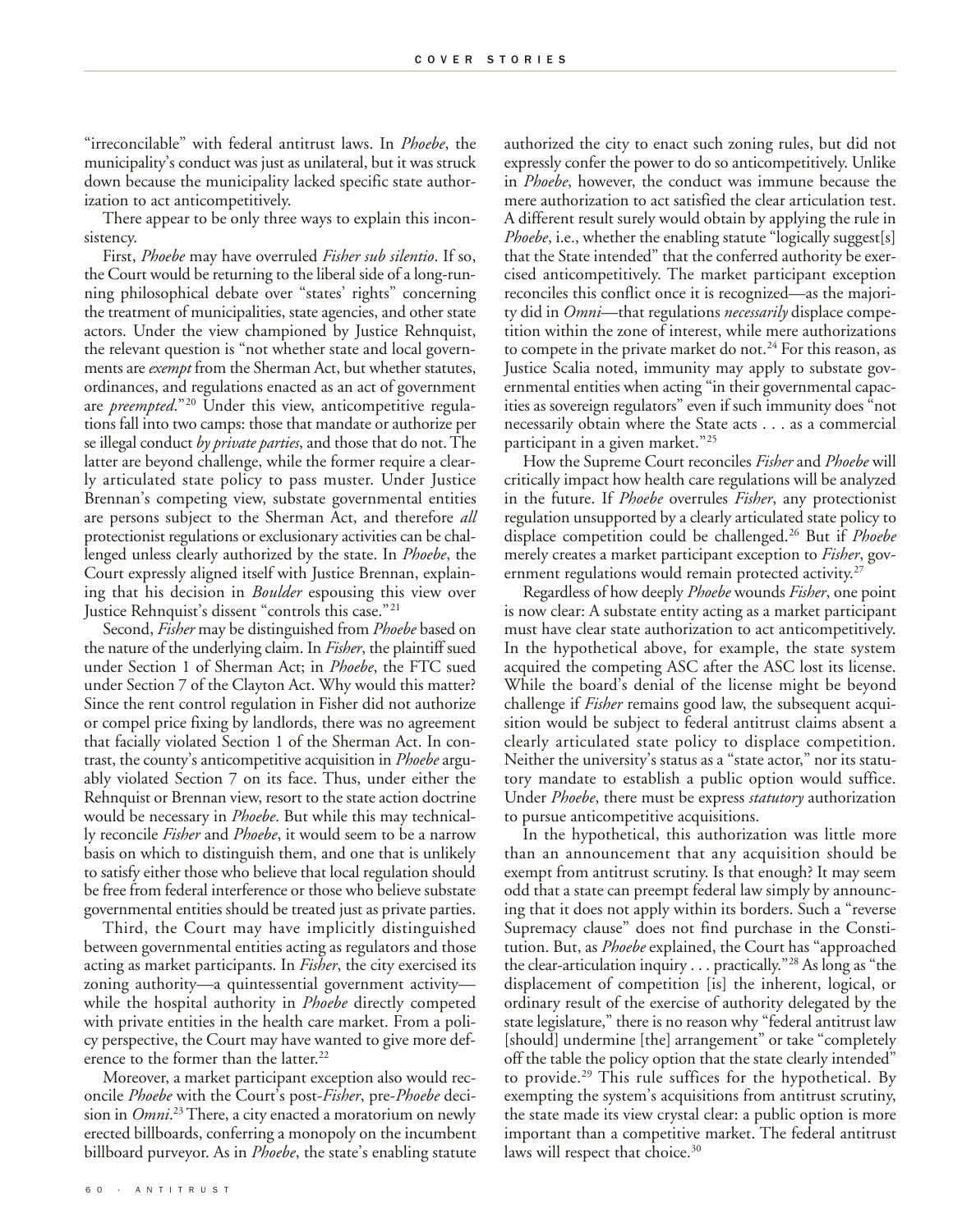## *NC Dental* **Weakens a Substate Governmental Entity's Ability to Regulate Health Care Markets**

But while the acquisition is immune under this analysis, it does not entirely resolve the hypothetical. We are still left with the Board of Medicine's denial of Maverick's operating license. Are such basic governmental *regulatory* activities subject to federal antitrust claims, including the adoption of health care licensing requirements, enforcement of unauthorized practice of medicine statutes, and decisions on certificate of need applications? That is where *NC Dental* comes into play.

In *NC Dental*, the North Carolina Board of Dentistry sent letters to cosmetologists who offered teeth whitening services, accusing them of engaging in the unauthorized practice of dentistry and threatening them with civil and criminal penalties. The Board of Dentistry, however, was made up of a majority of practicing dentists who competed with the cosmetologists and who allegedly were motivated by financial gain, not patient welfare. The Supreme Court rejected the board's defense that, as a state agency, its activities were those of the state, not of the private dentists who controlled the board. Analogizing to private trade associations, the Court noted that the "similarities between [state agencies] controlled by active market participants and private trade associations are not eliminated simply because the former are given a formal designation by the State, vested with a measure of government power, and required to follow some procedural rules."31 Accordingly, the Court held that "a state board on which a controlling number of decision-makers are active market participants in the occupation the board regulates must satisfy [the] active supervision requirement in order to invoke state-action antitrust immunity."32

*NC Dental*, like *Phoebe*, fundamentally alters the landscape of how much control the Sherman Act exerts over state actors. Prior to *NC Dental*, the key case was *Omni*. There, Justice Scalia (who dissented in *NC Dental*) held that courts cannot "look behind" a city ordinance to determine whether it was the product of a "conspiracy with private parties," "corruption," or simply an "abandonment of public responsibilities to private interests."33 *Omni* follows in the steps of prior precedent, clarifying that regulatory capture is not a Sherman Act concern and that active supervision is not required for municipalities, state agencies, or state actors acting under color of state law.34 *Omni*'s rule was simple: Conduct by a state actor acting pursuant to clearly articulated state policy is immune.

*NC Dental* cannot be reconciled with *Omni*. In *NC Dental*, the board was a duly constituted state agency that acted pursuant to its statutory authority to enforce the state's unauthorized practice of dentistry statute.<sup>35</sup> Active supervision was required there but not in *Omni*. Why? Rather than overruling *Omni*, Justice Kennedy drew a distinction between the conditions needed to confer immunity on a governmental agency and those required to strip it of immunity once conferred. There is a difference, the Court said, between an

"*ex ante* inquiry in nonsovereign actors' structure and incentives" and an "ad hoc and *ex post* questioning of their motives for making particular decisions."36

The distinction does not hold up to scrutiny. In *Omni*, even corruption of the city council could not strip it of its immunity, because active supervision was not required. But in *NC Dental*, the mere *possibility* of a conflict of interest triggered the need for active supervision. Certainly, actual corruption is at least as likely as the mere appearance of impropriety to deviate in an anticompetitive way from legitimate state policy. Consider again the hypothetical above. If the governor had appointed Miles, instead of his brother, to the State Board of Medicine, a majority of the members would have participated "in the occupation the board regulates" and the active supervision requirement would have been triggered. But because Miles's brother was appointed, active supervision is no longer needed. Nor could the board's decision be challenged, since doing so would require an impermissible "ad hoc and *ex post*" analysis of the motives of Miles's brother and the other board members.

*NC Dental* appears to open up an entirely new and potentially broad avenue for attacking state agency actions. While the Court's actual holding is limited to state boards where "a controlling number of decision-makers are active market participants in the occupation [being] regulated," nothing in the decision limits its holding to this particular structural flaw.37 Is this really the only form of regulatory capture that can trigger the active supervision requirement? For example, what if the board is a fractious entity, such that controlling a small minority of members usually suffices to get any resolution passed? What if the governor accepts political favors in exchange for appointing board members sympathetic to the industry? *Omni* would suggest that policing such conduct is reserved for the political arena. After all, the Sherman Act is a consumer protection statute, not a political corruption statute. But such conduct could be attacked under *NC Dental* because it only requires a *permissible* "*ex ante* inquiry into non-sovereign actors' structure and incentives," not an "ad hoc and *ex post* questioning of their motives."

The tension between *Omni* and *NC Dental* has not yet been answered by the lower courts, and may remain more hypothetical than real given Justice Kennedy's effort to provide a road map to states wishing to "ensure immunity" for their agencies.<sup>38</sup>

First, the state could "adopt clear policies to displace competition," so that any anticompetitive effect flows from the statute, not from any discretionary act of a conflicted state agency.39The problem in *NC Dental* was that North Carolina (supposedly) failed to define "the practice of dentistry" to include teeth whitening.<sup>40</sup> Had it done so, the cosmetologists would have lacked the legal right to participate in the market, and the board's enforcement activities would not have restrained any lawful competition.<sup>41</sup> Unfortunately, this solution may not work as well as Justice Kennedy believes. By "requir[ing] state legislatures to explicitly authorize specific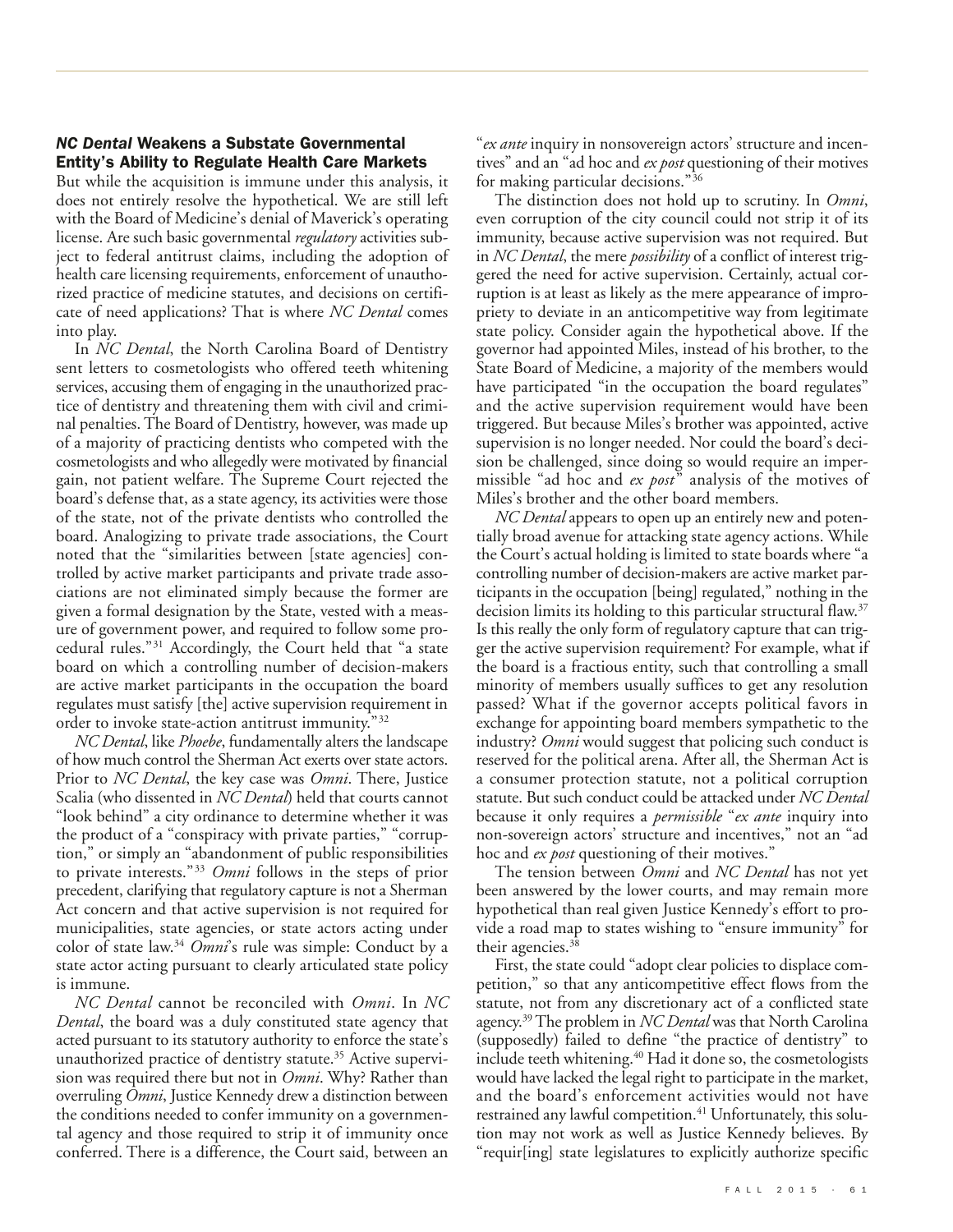anticompetitive effects before state-action immunity could apply," this supposed solution, as the Court has elsewhere observed, may "embody an unrealistic view of how legislatures work and of how statutes are written."<sup>42</sup>

Second, Justice Kennedy noted that, if agencies must be provided with a measure of regulatory discretion, the state still could ensure immunity by "provid[ing] for active supervision."43 By creating a "super board" with supervisory powers over conflicted boards—in effect, a babysitter for the babysitter—a state can solve the conflict-of-interest problem at the heart of *NC Dental*. Such an approach has precedent. In the legal field, state bar associations play a critical role in defining and policing the unauthorized practice of law. Yet their actions are immune because final authority lies with the State Supreme Courts, which are sovereign entities.<sup>44</sup>

Following *NC Dental*, a number of states appear to be walking down this path. In California, for example, the State Attorney General issued a legal opinion to the California State Senate concluding that "active state supervision requires a state official to review the substance of a regulatory decision made by a state licensing board," that the "official reviewing the decision must not be an active member of the market being regulated," and that the official "must have and exercise the power to approve, modify, or disapprove the decision."45 Likewise, New York's new Certificate of Public Advantage Law requires the State Health Department to consult with the State Attorney General before issuing an order exempting private parties from the antitrust laws.<sup>46</sup>

It is unclear, however, whether Justice Kennedy's "super board" solution will really be the panacea it may first appear to be. While conferring supervisory powers on a nonconflicted state official may now be necessary, active supervision may require more. The supervising official actually must exercise its given authority by reviewing the actions of the conflicted agency and determining whether the conduct is consistent with the state's clearly articulated policy to displace competition. In *Ticor*, the Supreme Court rejected immunity where the market participant's conduct was "subject only to a veto if the State chooses to exercise it."47 Because the "mere potential for state supervision is not [itself] adequate," a case-by-case analysis, akin to "causation inquiries," is required to determine if the "State has played a substantial role in determining the specifics of the economic policy."48 The FTC, in recently issued guidance, appears to echo this.<sup>49</sup>

We can now return to our hypothetical. Recall that the Attorney General was given oversight of the medical board's denial of any license. Unfortunately, the required case-by-case analysis now means that questions still linger, leaving the validity of the regulatory regime uncertain. Did the Attorney General actually review the petition, or did she rubber-stamp the board's decision? Does it matter whether and how she has dealt with similar petitions from other ASCs? Was she provided with sufficient information to determine whether the board acted out of anticompetitive animus or pursuant to state policy? The licensing requirement was passed for

patient-protection reasons. Was there sufficient evidence to allow the board to deny Maverick's license, but not other similarly situated ASCs? If there wasn't "substantial evidence" to support the board's decision, is the Attorney General's decision the final say in the matter or is it subject to judicial review? If the latter, has the Sherman Act now become a mini-federal Administrative Procedure Act for the review the actions of (potentially) conflicted state boards?

These are questions for which there are no clear answers as yet, but the questions make clear that *Phoebe* and *North Carolina Dental* have substantially complicated the state action immunity analysis, injecting a great deal of uncertainty into the regulation of health care markets.

- <sup>1</sup> N.C. State Bd. of Dental Exam'rs v. FTC, 135 S. Ct. 1101, 1109 (2015).
- <sup>2</sup> FTC v. Phoebe Putney Health Sys., Inc., 133 S. Ct. 1003, 1010 (2010). *See also* Parker v. Brown, 317 U.S. 341, 350 (1943).
- <sup>3</sup> *NC Dental*, 135 S. Ct. at 1109.
- <sup>4</sup> *Parker*, 317 U.S. at 350.

- <sup>6</sup> *Phoebe*, 133 S. Ct. 1003.
- <sup>7</sup> *NC Dental*, 135 S. Ct. 1101.
- <sup>8</sup> *Phoebe*, 133 S. Ct. at 1011.
- <sup>9</sup> *Id.*
- <sup>10</sup> *Id.* at 1010.
- <sup>11</sup> Fisher v. City of Berkeley, 475 U.S. 260 (1986).

- <sup>13</sup> *Id.* at 270 (Municipal ordinance not preempted because it is not "facially inconsistent with the federal antitrust laws," and as such there is no need to address whether it "would be exempt under the state-action doctrine."). While the *Fisher* majority chose to frame the issue as a "preemption" case, and not a "state action immunity" case, the concurring and dissenting judges would have decided the case on state action grounds. The case also arose through the appellate ranks as a state action case.
- <sup>14</sup> *See* Cal. Retail Liquor Dealers Ass'n v. Midcal Aluminum, Inc., 445 U.S. 97, 106 (1980) (establishing two-pronged test).
- <sup>15</sup> *Fisher*, 475 U.S. at 278–79 (Brennan, J., dissenting).
- <sup>16</sup> *Phoebe*, 133 S. Ct. at 1010–11 n.4.
- <sup>17</sup> *Id.* at 1011–15.

- <sup>19</sup> *Id.*
- <sup>20</sup> Cmty. Commc'ns, Inc. v. Boulder, 455 U.S. 40, 60 (1982) (Rehnquist, J., dissenting).
- <sup>21</sup> *Phoebe*, 133 S. Ct. at 1010–12. The different approaches are best illustrated by *Boulder* and *Fisher*, in which Justices Rehnquist and Brennan swapped roles as lead and dissenting justices. In *Boulder*, Justice Brennan held that a city's moratorium on cable franchise expansions could be challenged because the state had not clearly articulated a policy to displace competition. Justice Rehnquist dissented because, in his view, the majority improperly treated "a political subdivision of a State as an entity indistinguishable from any privately owned business" and, therefore, erred in "holding that a municipality's ordinances can be 'exempt' from antitrust scrutiny only if the enactment furthers or implements a clearly articulated and affirmatively expressed state policy." *Boulder*, 455 U.S. at 60. In *Fisher*, the roles were reversed. Justice Rehnquist held that a municipality's rent control ordinance constituted unilateral government activity and could not be challenged. Justice Brennan dissented, accusing the majority of "discard[ing] 40 years of carefully considered precedent." *Fisher*, 475 U.S. at

<sup>5</sup> *Id.*

<sup>12</sup> *Id.* at 264–65.

<sup>18</sup> *Id.*